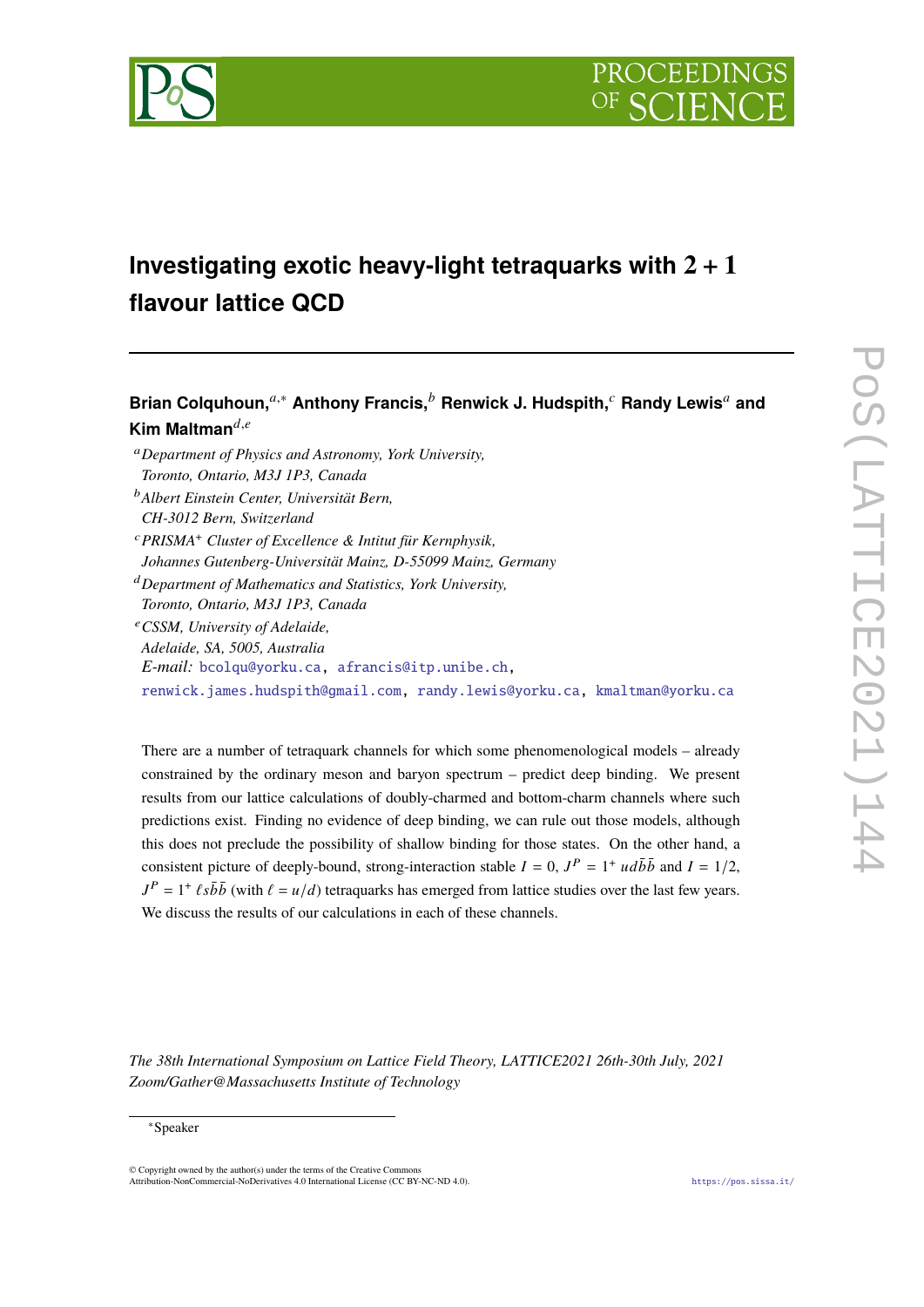<span id="page-1-0"></span>

**Figure 1:** Various determinations of  $I = 0$ ,  $ud\bar{c}\bar{b}$  masses in the  $J^P = 0^+$  (left) and  $J^P = 1^+$  (right) channels. We show results from heavy quark symmetry, nonchiral models, chiral models, and from QCD sum rules.

#### **1. Introduction**

The existence of strong-interaction-stable, doubly-bottom tetraquarks with  $J<sup>P</sup> = 1<sup>+</sup>$  has been firmly established in lattice QCD calculations [\[1](#page-6-0)[–5\]](#page-7-0). These channels have light diquarks in a  $\bar{3}_F$ , spin 0 and colour  $\bar{3}_C$  configuration, while the heavy anti-diquarks are in a colour  $3_C$ , and with no spatial excitation are restricted to having spin 1. In the literature, various approaches have been used to study other tetraquark channels, and in some cases bound states have been predicted. We have focused on a selection of these channels where the light diquarks are in the same  $\bar{3}_F$ , spin 0 and colour  $\bar{3}_F$  configuration as the established doubly-bottom channels, since from phenomenology it is known that this increases the chance of binding. The heavy anti-diquarks are similarly in a colour  $3<sub>C</sub>$  configuration. If the two antiquarks are the same then the anti-diquark can be in either a spin 0 or 1 configuration, while only spin 1 is possible if the two antiquarks are the same since we restrict our study to states without any spatial excitation.

We illustrate tetraquark mass results using these different methods in Figure [1.](#page-1-0) Here we limit this to  $I = 0$ ,  $ud\bar{c}\bar{b}$  channels with  $J^P = 0^+$  and  $J^P = 1^+$ , and show the binding energy relative to the appropriate two-meson threshold. We also restrict these values to those that appeared in the literature in advance of the publication of ref. [\[6\]](#page-7-1). Results from heavy quark symmetry, nonchiral models, chiral models and QCD sum rules are depicted. Notice in particular the tension between the masses predicted by nonchiral models and chiral models. Despite the fact that both types of model were already fully constrained by fits to the ordinary meson and baryon spectrum, the chiral models predicted deep binding in these channels while the nonchiral models did not. Our lattice calculations can disambiguate the situation. A more thorough discussion of each channel of interest and a quantitative assessment of binding predictions is found in [\[6\]](#page-7-1).

In these proceedings we briefly summarise the results of each channel, and provide an update on the status of doubly-bottom tetraquark binding energies having made improvements to our analysis methods.

#### **2. Calculation details and lattice setup**

We use the following set of operators that couple to tetraquark states with quark flavours  $\psi$ ,  $\phi$ ,  $\theta$  and  $\omega$ :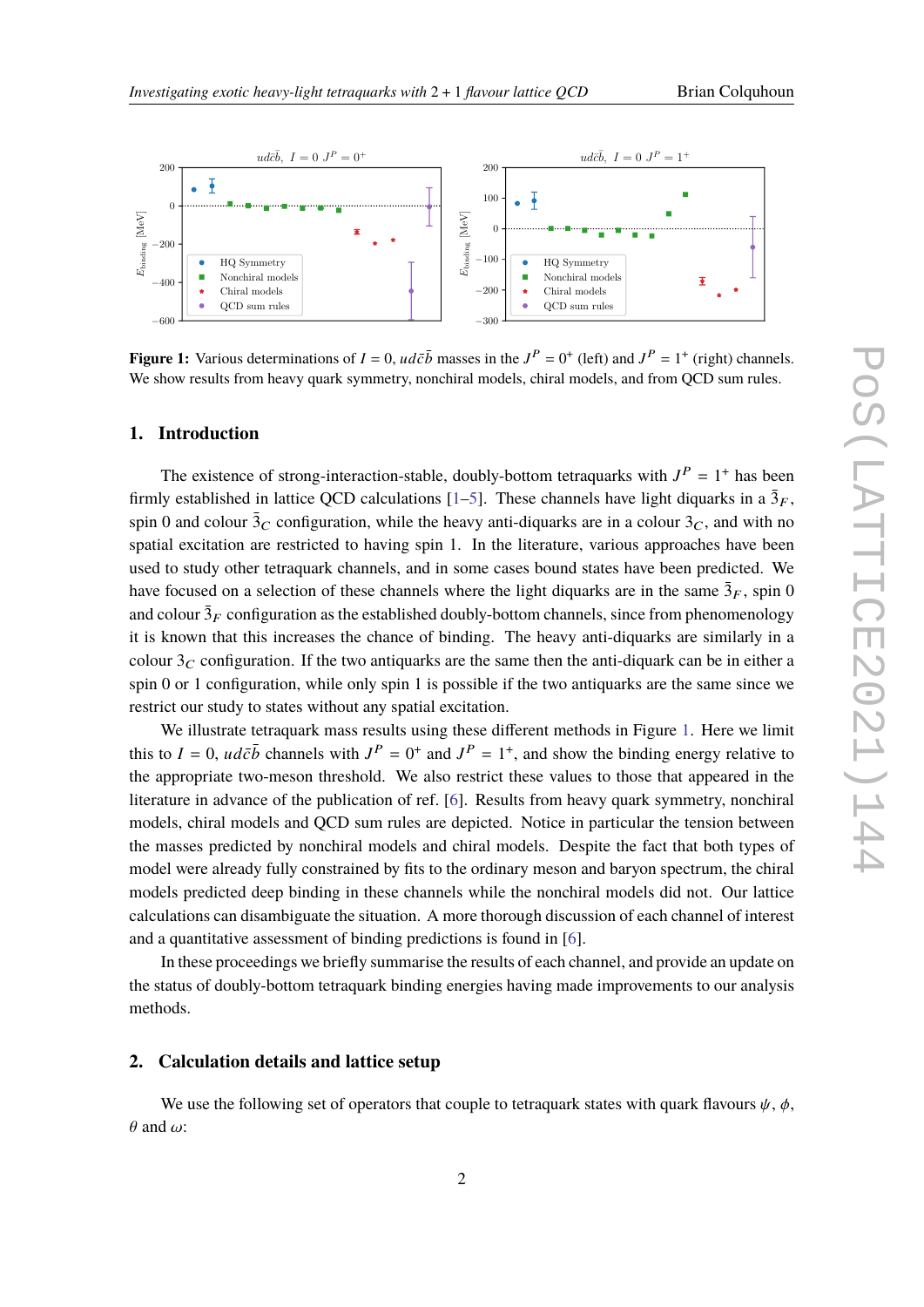$$
D(\Gamma_1, \Gamma_2) = (\psi_a^T C \Gamma_1 \phi_b)(\bar{\theta}_a C \Gamma_2 \bar{\omega}_b^T),
$$
  
\n
$$
E(\Gamma_1, \Gamma_2) = (\psi_a^T C \Gamma_1 \phi_b)(\bar{\theta}_a C \Gamma_2 \bar{\omega}_b^T - \bar{\theta}_b C \Gamma_2 \bar{\omega}_a^T),
$$
  
\n
$$
M(\Gamma_1, \Gamma_2) = (\bar{\theta} \Gamma_1 \psi)(\bar{\omega} \Gamma_2 \phi), \qquad N(\Gamma_1, \Gamma_2) = (\bar{\theta} \Gamma_1 \phi)(\bar{\omega} \Gamma_2 \psi),
$$
  
\n
$$
O(\Gamma_1, \Gamma_2) = (\bar{\omega} \Gamma_1 \psi)(\bar{\theta} \Gamma_2 \phi), \qquad P(\Gamma_1, \Gamma_2) = (\bar{\omega} \Gamma_1 \phi)(\bar{\theta} \Gamma_2 \psi).
$$
  
\n(1)

and select the largest basis providing numerically stable results for each tetraquark channel. Complete details of which combination of operators are used for each channel are again found in [\[6\]](#page-7-1).

Using a matrix of correlators constructed from the above operators we next construct "optimized correlators",

$$
C_i(t) = \sum_{j,k} V_{ij}(\tau)^{\dagger} C_{jk}(t) V_{ki}(\tau)
$$
\n(2)

by solving a generalized eigenvalue problem (GEVP)  $[7-9]$  $[7-9]$ . The matrix V is constructed such that its columns are vectors  $v_i$ , which are the eigenvector solutions of

$$
C_{ij}(t)v_j(t) = \lambda_i C_{ij}(t+t_0)v_j(t).
$$
\n(3)

We choose the 'diagonalization time'  $[10]$ ,  $\tau$ , such that projection onto the ground state is improved. To extract each of the energy levels of our tetraquarks, we perform a correlated single exponential fit to these correlators. The results presented in [\[6\]](#page-7-1) and summarized in these proceedings use  $t_0 = 2$ and  $\tau = 4$ . Although other choices are possible – and we find that the ground state masses are stable when these parameters are varied – larger values result in a deterioration of the statistical precision, which eventually leads to instabilities in the solutions.

For our calculations we use Wilson-clover ensembles with  $2 + 1$  quark flavours in the sea. All ensembles have a lattice spacing of  $a^{-1} = 2.194(10)$  GeV. Pion masses range from  $m_{\pi} = 700$  MeV down to 165 MeV. Two lattice volumes,  $L^3 \times T = 32^3 \times 64$  and  $48^3 \times 64$  are used. Those with a lattice volume of 32<sup>3</sup>  $\times$  64 were provided by the PACS-CS Collaboration [\[11\]](#page-7-5). The two 48<sup>3</sup>  $\times$  64 ensembles were generated by our collaboration. Details are given in Table [1.](#page-3-0) Only the lattice ensemble with  $m_{\pi}$  = 192 MeV is used for most of the results presented below, except for the update to the doubly-bottom channels reported previously in refs. [\[3\]](#page-7-6) and [\[12\]](#page-7-7), which uses all of the ensembles given here.

In the valence sector, the light and strange propagators use the Wilson-clover formalism as in the sea, although a slight mistuning of the strange sea quark means we use a partially quenched strange. For the charm propagators we use the Tsukuba interpretation of the Relativistic Heavy Quark action [\[13,](#page-7-8) [14\]](#page-7-9). We use a tadpole improved Nonrelativistic QCD (NRQCD) action for the bottom quarks with all Wilson coefficients,  $c_i = 1$  [\[15\]](#page-7-10).

# **3. Box-sinks**

An important new feature of our analysis, and the principle improvement in our study of the doubly-bottom tetraquarks spectrum, is the box-sink construction that is implemented alongside Coulomb gauge-fixed wall sources [\[16,](#page-7-11) [17\]](#page-7-12) that are fixed to high-precision using the Fourieraccelerated conjugate gradient algorithm [\[18\]](#page-7-13). In earlier work [\[3,](#page-7-6) [12\]](#page-7-7), binding energy results came from correlators with local sinks. The use of local sinks with the Coulomb gauge-fixed wall sources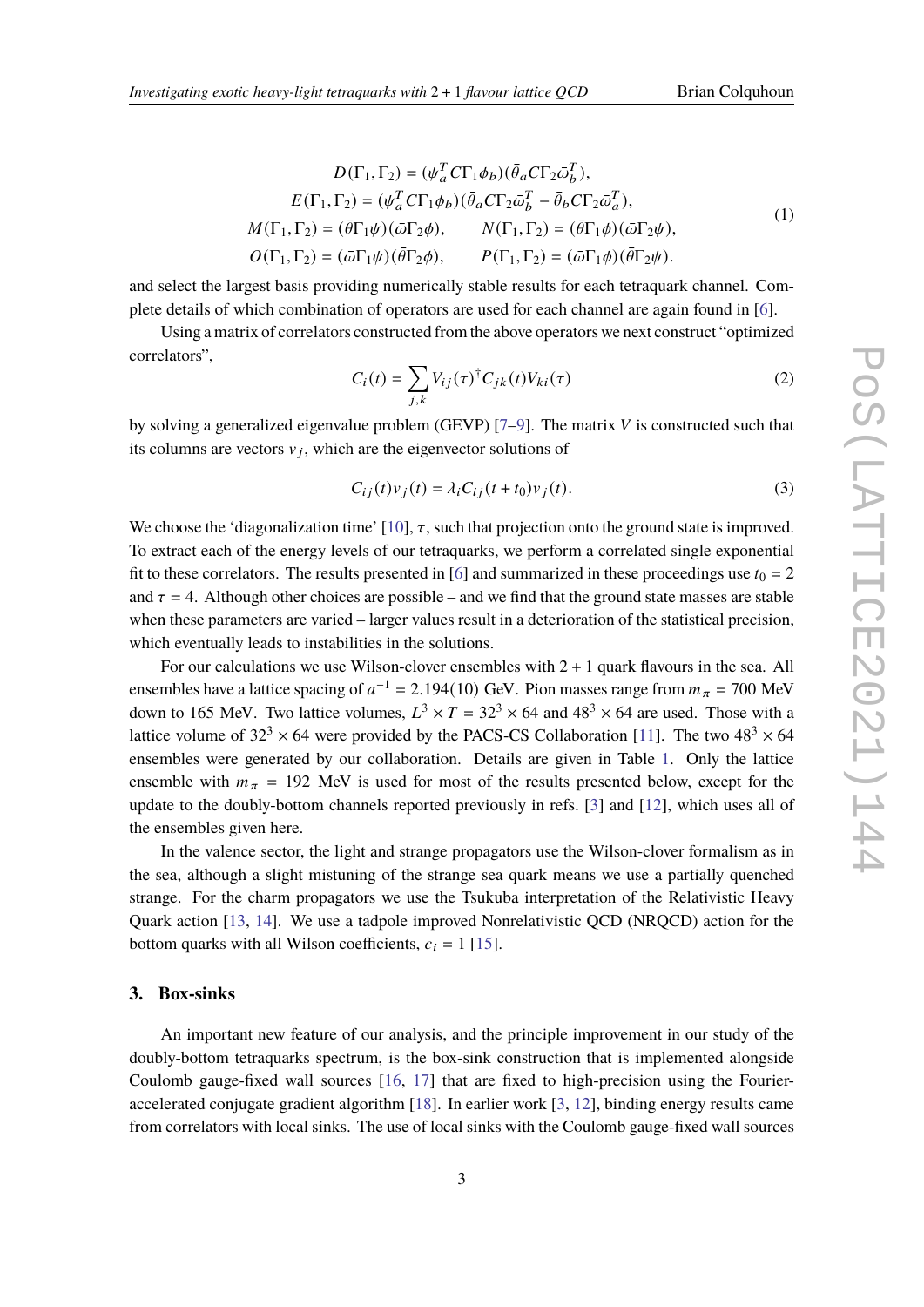<span id="page-3-0"></span>

| $L^3 \times T$   | $m_\pi$ [MeV] | $N_{\text{cnfg}}$ | $a^{-1}$ [GeV] |
|------------------|---------------|-------------------|----------------|
| $32^3 \times 64$ | 700           | 399               | 2.194(10)      |
|                  | 575           | 400               |                |
|                  | 415           | 400               |                |
|                  | 299           | 800               |                |
| $48^3 \times 64$ | 192           | 122               |                |
|                  | 165           | 88                |                |
|                  |               |                   |                |

**Table 1:** Lattice volume, pion mass and number of configurations in each ensemble. There is a single lattice spacing:  $a^{-1} = 2.194(10)$  GeV.

leads to correlators with negative signs for the amplitudes of (at least) the first excited states and ground-state effective mass plateaus which are approached from below. This can be of particular concern if the signal of the ground state does not last to large  $t$ , leading to poor plateaus. If instead a wall-sink is used, the ground state effective-mass plateau is approached from above, which is more desirable for avoiding possible overestimates of bound-state binding energies, but is also statistically noisy. To create such a "wall-wall" correlator, the wall-local propagators,  $S(x, t)$ , are summed over the spatial sites at the sink:

$$
S^{W}(t) = \sum_{x} S(x, t). \tag{4}
$$

The use of a box-sink ameliorates the negative features of both wall-local and wall-wall correlators discussed above. A box-sink is similar to a wall-sink except the wall-local propagators are summed over spatial sites residing with a sphere of radius  *surrounding the reference sink* point  $\chi$ :

$$
S^{B}(x,t) = \frac{1}{N} \sum_{r^{2} < R^{2}} S^{B}(x+r,t). \tag{5}
$$

The choice  $R^2 = 0$  then corresponds to a local sink and the maximum value,  $R^2 = 3(L/2)^2$  is equivalent to a wall sink. This construction thus allows a continuous interpolation between these two extremes, permitting us to tune  $R^2$  to obtain correlators whose effective masses approach their ground-state plateaus from above while not being hampered by unnecessarily large statistical noise. In Fig. [2](#page-4-0) we demonstrate the use of box sinks on pseudoscalar  $B_c$  meson correlators, where the black circles correspond to a wall-local correlators, the blue triangles to wall-wall correlators, and the red and green squares correspond to wall-box correlators with  $R^2 = 20$  and 49, respectively. In this case a box radius of  $R^2 = 20$  would be the preferred choice owing to the long plateau.

# **4. Results**

In Figs. [3,](#page-4-1) [4](#page-5-0) and [5](#page-5-1) we show the spectra of a number of channels obtained from the GEVP solutions. We find that the ground state energies are roughly consistent with the two meson thresholds. The exception is for both  $\ell s \bar{c} \bar{b}$  channels (Fig. [4b\)](#page-5-0) where the ground states lie slightly (< 10 MeV) below these thresholds. However, due to the lack of other nearby states, our suspicion is that this really corresponds to the two-meson threshold and the small apparent binding is due either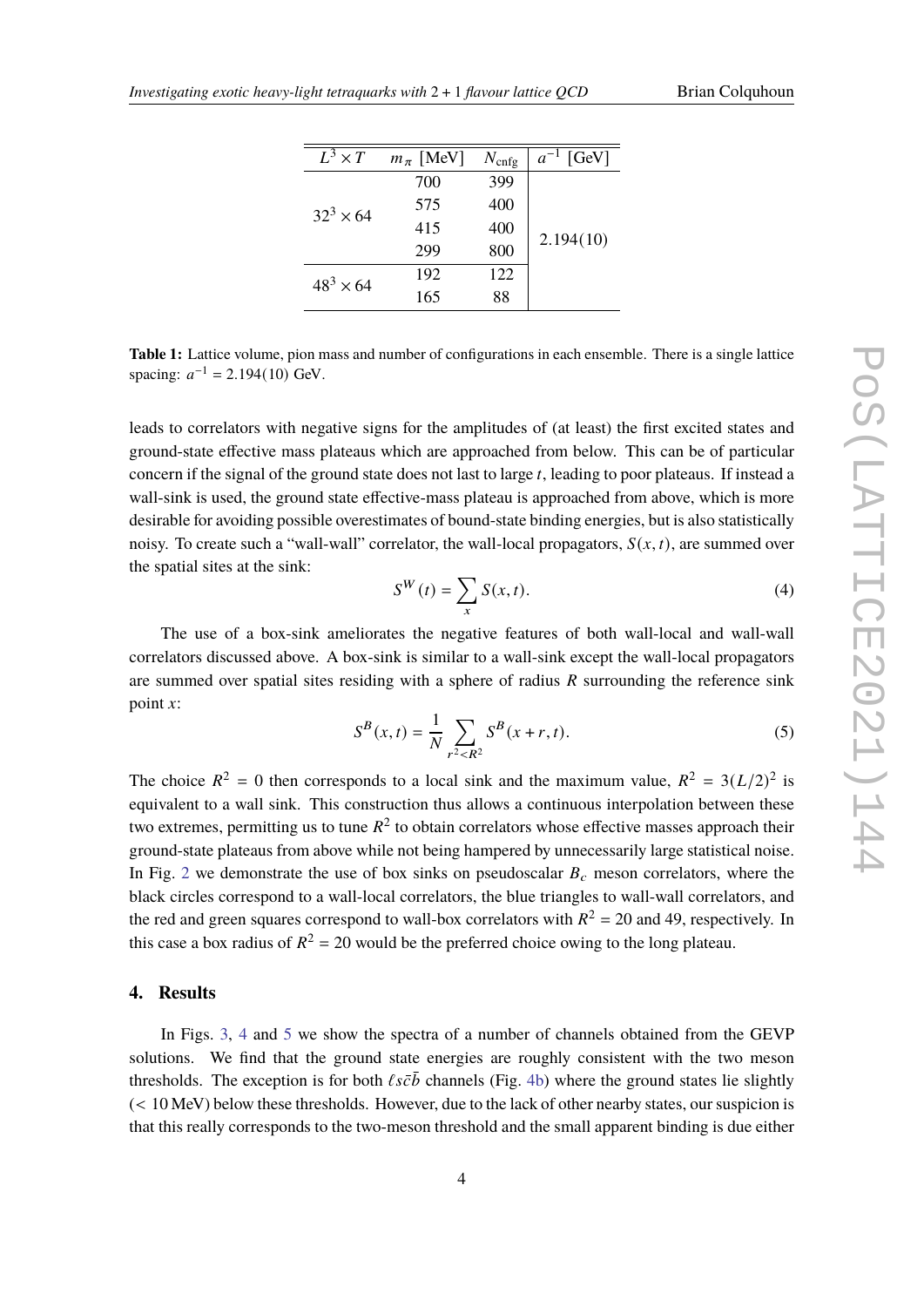

<span id="page-4-0"></span>

**Figure 2:** Effective masses for correlators describing the same  $B_c$  meson with different box-sink sizes  $R^2$  in lattice units.

to a small finite volume effect or to another residual systematic in our analysis. Nevertheless, in all cases we can rule out the possibility of deep binding. The results are given in lattice units and other than in Fig. [3a,](#page-4-1) which shows absolute energies, the tetraquark energies are offset by an unknown quantity due to the NRQCD  $b$  quarks, but relative energies – and therefore binding energies – are preserved.

<span id="page-4-1"></span>

**Figure 3:** Fit results for the  $I = 0$ ,  $J^P = 0^+$  and  $1^+$   $ud\bar{s}\bar{c}$  (left) and  $ud\bar{s}\bar{b}$  channels (right) alongside corresponding two-meson thresholds.

In Fig. [6](#page-6-1) we provide a preliminary update of our results of the  $J^P = 1^+ u d\bar{b} \bar{b}$  and  $\ell s \bar{b} \bar{b}$  binding energies previously reported in [\[3\]](#page-7-6). The shaded band shows the extrapolation to the physical pion mass through a linear fit in  $m_{\pi}^2$  with black points indicating results at physical pion mass. In agreement with the expected phenomenology, the binding energy increases as the light quark mass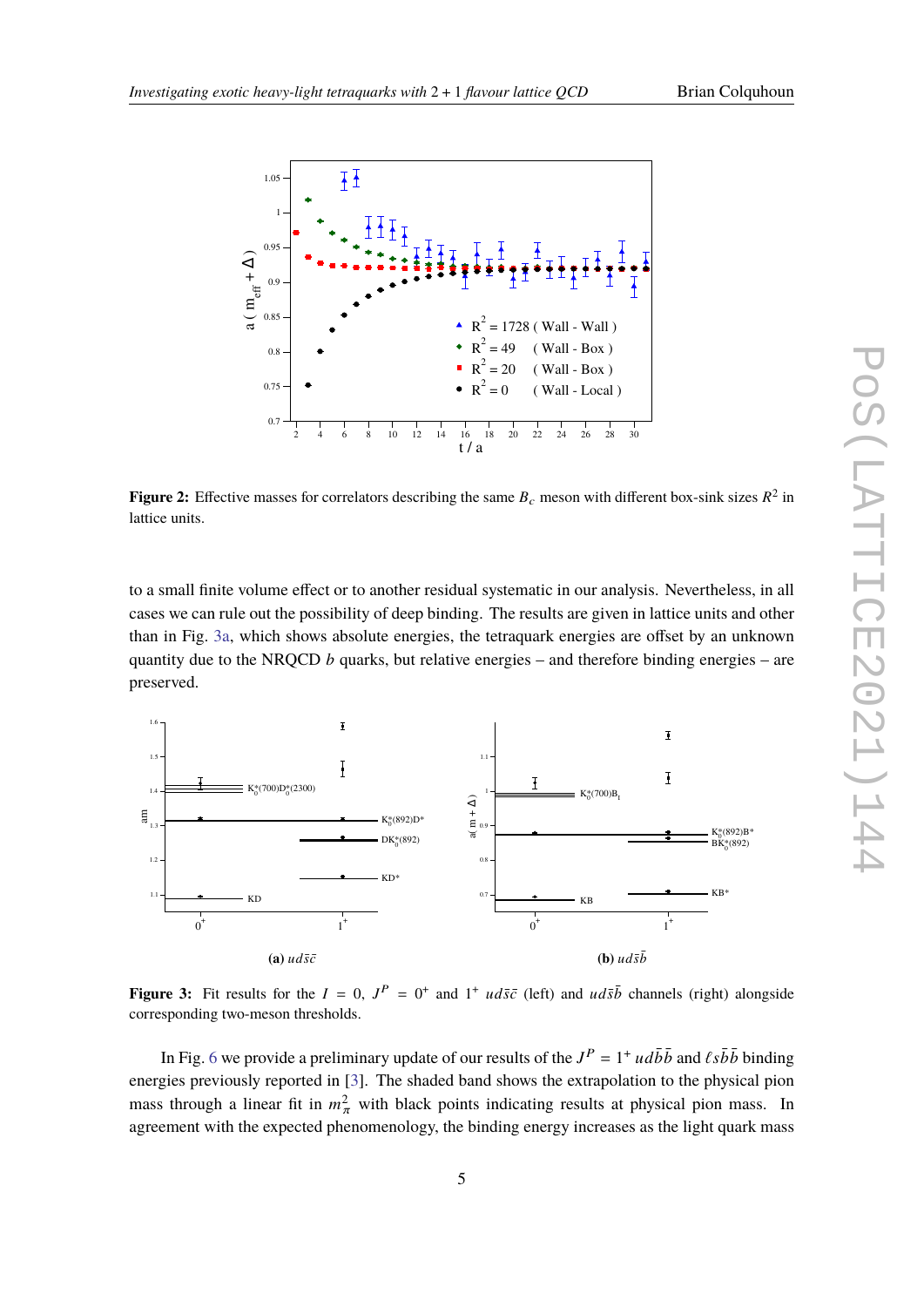

<span id="page-5-0"></span>

**Figure 4:** Fit results for the  $I = 0$ ,  $J^P = 0^+$  and  $1^+ u d\bar{c}\bar{b}$  (left) and  $I = 1/2$ ,  $J^P = 0^+$  and  $1^+ \ell s \bar{c} \bar{b}$  channels (right) alongside corresponding two-meson thresholds.

<span id="page-5-1"></span>

**Figure 5:** Fit results for the  $I = 0$ ,  $1^+ u c \bar{b} \bar{b}$  (left) and  $s c \bar{b} \bar{b}$  channels (right) alongside corresponding two-meson thresholds.

decreases. Each of the points as well as the extrapolated physical pion mass result show reduced binding compared with our previous values where a local sink was used. This demonstrates the importance of our wall-box correlators. Despite this difference, the qualitative conclusion remains the same: both the  $I = 0$ ,  $J^P = 1^+ u d\bar{b} \bar{b}$  and the  $I = 1/2$ ,  $J^P = 1^+ \ell s \bar{b} \bar{b}$  channels are stronginteraction stable. Indeed, the former remains comfortably below the  $BB$  threshold and is therefore also electromagnetically stable.

# **5. Conclusions**

Using lattice QCD, we investigated tetraquark states that have been predicted as being bound and strong-interaction stable in studies that used QCD sum rules, model and/or heavy quark symmetry arguments. We have found evidence for deeply-bound, strong-interaction stable tetraquark states only in the doubly-bottom  $J^P = 1^+$ ,  $ud\overline{b}\overline{b}$  and  $\overline{\ell s\overline{b}}\overline{b}$ , channels with  $I = 0$  and  $I = 1/2$ , respectively.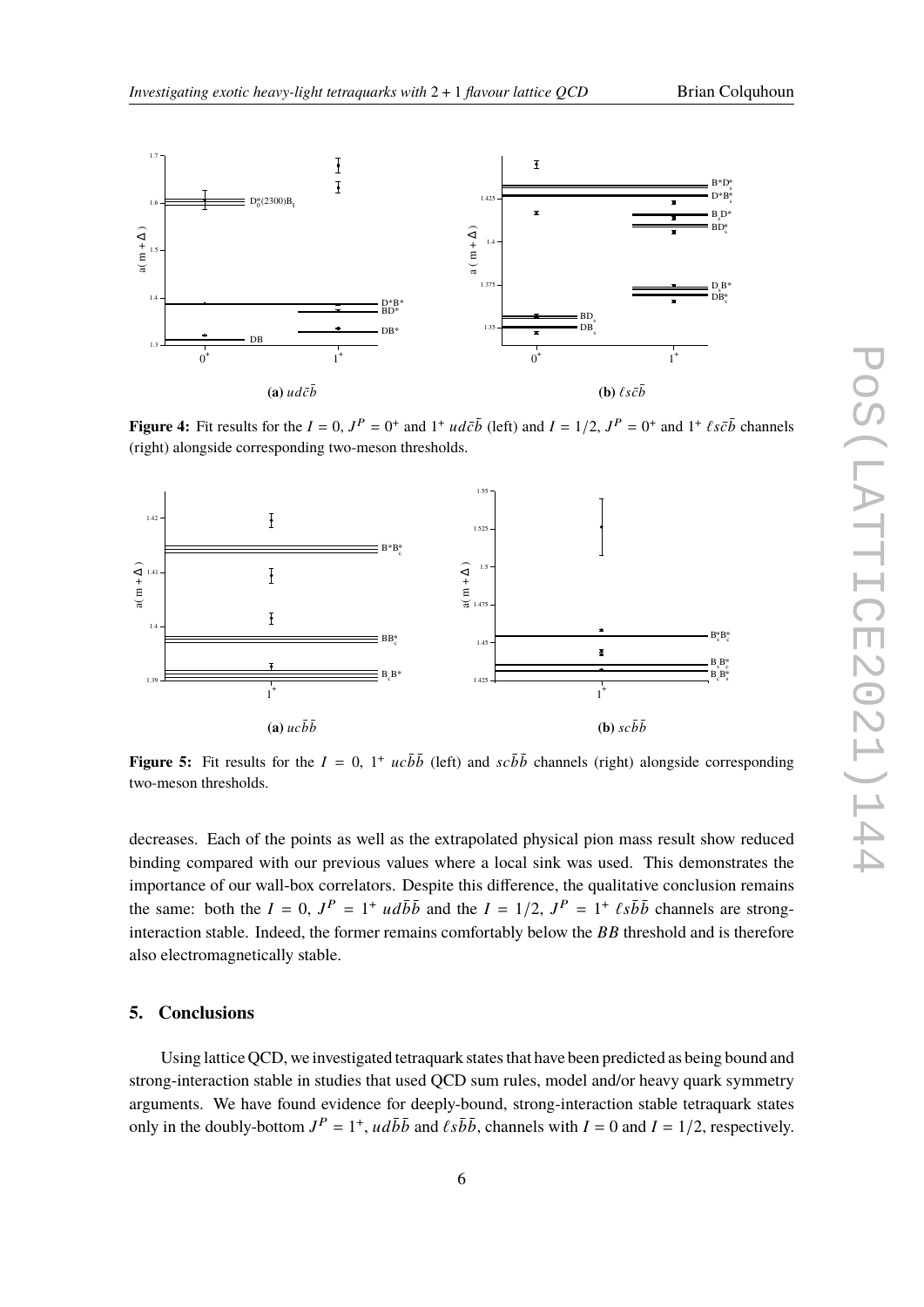<span id="page-6-1"></span>

**Figure 6:** Linear extrapolation of the binding energies of the  $J^P = 1^+ u d\bar{b}\bar{b}$  and  $\ell s\bar{b}\bar{b}$  channels to physical light quark mass.

Deep binding in the other channels, as predicted by some model and QCD sum rules studies, would have be evident in this work but we found no such possibilities.

We are working on an update of the binding energies in the  $J^P = 1^+$ ,  $I = 0$  ud $\overline{b}\overline{b}$  and  $J^P = 1^+$ ,  $I = 1/2$   $\ell s\bar{b}\bar{b}$  channels. By using the box-sink construction we obtain an improved ground state signal and find that the binding energy for both states is somewhat reduced compared to our earlier work but still clearly strong-interaction stable. New gauge ensembles with lighter pion masses provide a more reliable extrapolation of the binding energies to the physical pion mass in both cases. An updated and extended study of doubly-bottom tetraquark channels is forthcoming.

# **Acknowledgments**

B. C., R. L., and K. M. are supported by grants from the Natural Sciences and Engineering Research Council of Canada, R. J. H. by the European Research Council (ERC) under the European Unions Horizon 2020 research and innovation programme through Grant Agreement No. 771971- SIMDAMA. All computations were carried out using a crucial allocation from Compute Canada on the Niagara supercomputer at SciNet.

#### **References**

- <span id="page-6-0"></span>[1] P. Bicudo, K. Cichy, A. Peters and M. Wagner, *BB interactions with static bottom quarks from Lattice QCD*, *[Phys. Rev. D](https://doi.org/10.1103/PhysRevD.93.034501)* **93** (2016) 034501 [[1510.03441](https://arxiv.org/abs/1510.03441)].
- [2] P. Bicudo, J. Scheunert and M. Wagner, *Including heavy spin effects in the prediction of a bbud tetraquark with lattice QCD potentials, Phys. Rev. D 95 [\(2017\) 034502](https://doi.org/10.1103/PhysRevD.95.034502) [[1612.02758](https://arxiv.org/abs/1612.02758)].*